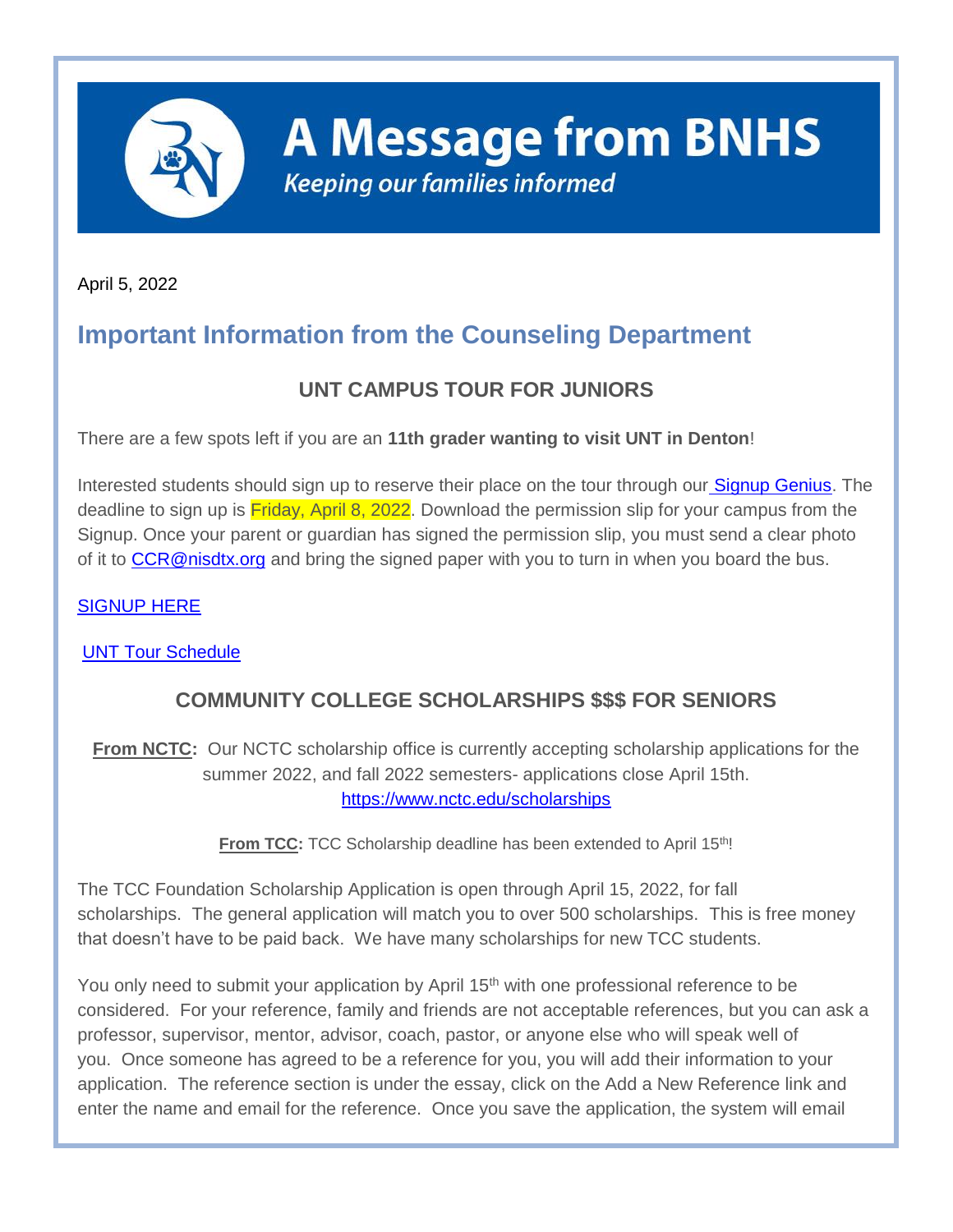the reference with instructions on how to complete an online reference for you. The email will come from [scholarship@tccd.edu.](mailto:scholarship@tccd.edu)

Applying for scholarship funds is easy! Here are the steps to complete the process:

- Sign into the [ScholarshipsForMe](http://track.spe.schoolmessenger.com/f/a/USk4XLn0X4VwrpIT80nfFw~~/AAAAAQA~/RgRkLd4QP0RWaHR0cHM6Ly9wcm90ZWN0LXVzLm1pbWVjYXN0LmNvbS9zL3dyWmlDRzZycTZTcW1PNFloS0pZRGs_ZG9tYWluPXRjY2QuYWNhZGVtaWN3b3Jrcy5jb21XB3NjaG9vbG1CCmJLkKpMYiu4XuZSE3BzbWl0aDA0QG5pc2R0eC5vcmdYBAAAAAE~) website using your TCC email and password.
- Review the helpful hints at the top of the page to improve the quality of your application.
- Complete the application, which includes providing up to 3 references, and writing a brief essay.

#### **Important dates to remember:**

- April  $15<sup>th</sup>$  at 11:59 p.m. Scholarship application closes
- April  $15<sup>th</sup>$  at 11:59 p.m. Online references due
- May 1<sup>st</sup> at 11:59 p.m. FAFSA deadline for need-based scholarships

If questions, contact the TCC Foundation at [scholarship@tccd.edu](mailto:scholarship@tccd.edu) or call 817-515-5277.

### **2022 NORTH TEXAS US SERVICE ACADEMIES FORUM**

North Texas students and their parents are invited to attend the **2022 North Texas U.S. Service Academies Forum** this **Saturday, April 9th** at **I.M. Terrell Academy for STEM & VPA in Fort Worth**! [Service Academy Forum Flyer](http://track.spe.schoolmessenger.com/f/a/n7le_ln7j5HsYZIyIt-bxQ~~/AAAAAQA~/RgRkLd4QP0R1aHR0cHM6Ly9tc2cuc2Nob29sbWVzc2VuZ2VyLmNvbS9tLz9zPU0zZmVaSkt5LURFJm1hbD05MGUxMWQ1Mjg3ODA1NDNhODg0NWU5MWU2YTk5NDEzNGMzZTI1NjliYTc0MzQzZTRmODdmMGQxYjAyYmE3YjMxVwdzY2hvb2xtQgpiS5CqTGIruF7mUhNwc21pdGgwNEBuaXNkdHgub3JnWAQAAAAB)

Representatives from congressional offices and all five service academies (**U.S. Military Academy, U.S. Naval Academy, U.S. Coast Guard Academy, U.S. Merchant Marine Academy and U.S. Air Force Academy**), as well as representatives from **DODMERB** and **Air Force, Army, Navy and Marine Corps ROTC** have been invited to be on hand to answer questions and distribute information. Attendees can meet with these representatives on a one-to-one basis to become informed about the excellent educational opportunities available to qualified young men and women who want to serve their country.

This free event will begin at 8:00 AM; registration opens onsite at 7:30 AM. It is not a come and go event but **"come and stay!"**

NOTE: This event is especially important for CURRENT JUNIORS; nomination packets for the Class of 2027 (entering summer 2023) will be made available on April 9<sup>th</sup>.

## **CCMR HONOR CORDS FOR SENIORS**